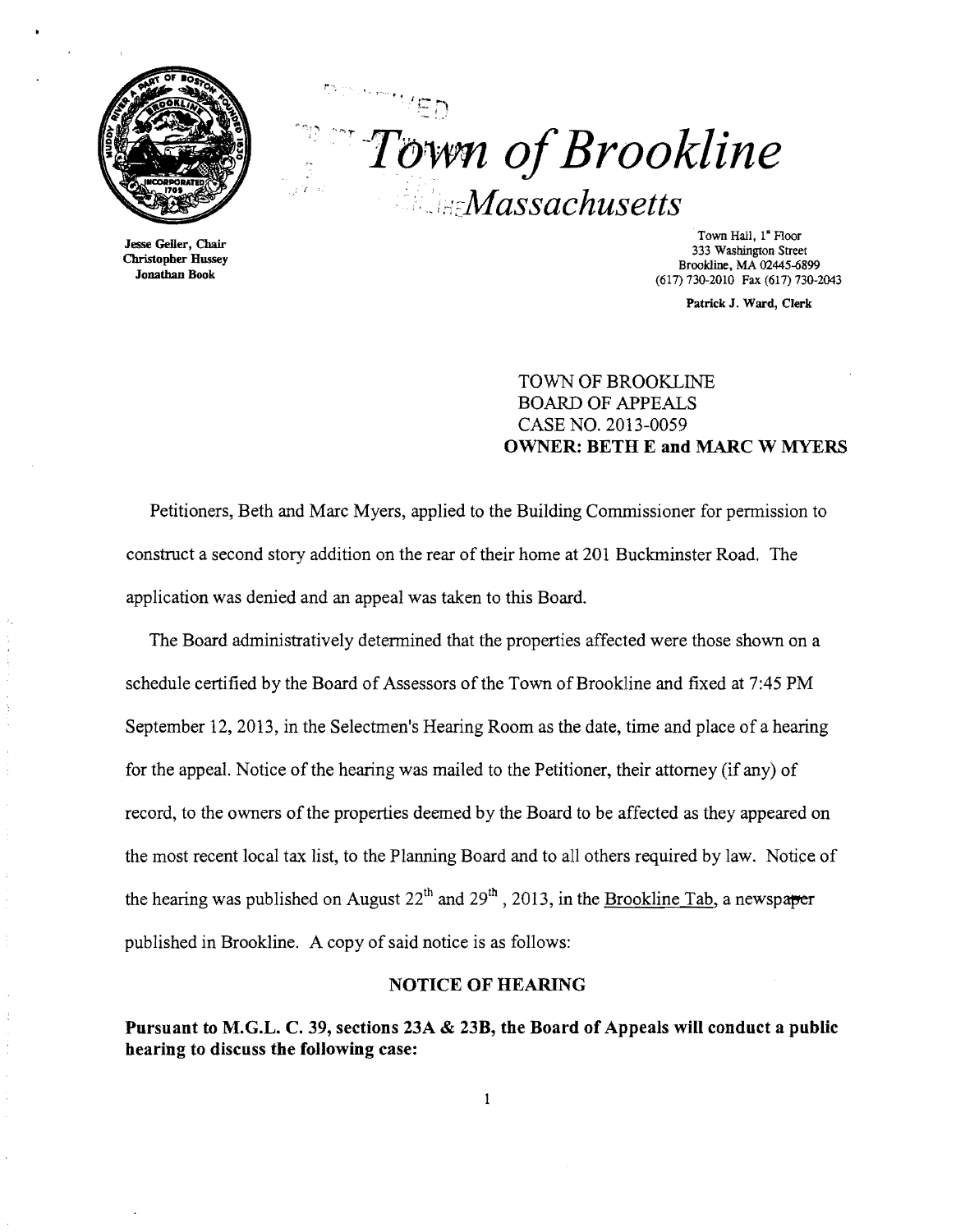Petitioner: MYERS BETH ELLEN Owner: MYERS BETH E AND MARC W Location of Premises: 201 BUCKMINSTER RD Date of Hearing: September 12, 2013 Time of Hearing: 07:45 PM Place of Hearing: Selectmen's hearing room, 6<sup>th.</sup> floor

A public hearing will be held for a variance and/or special permit from:

5.09.2.j Design Review, Special Permit required 5.22.3.b.1.b; Exceptions to Maximum Floor Area Ratio(FAR) for Residential Units 8.02.2; Alteration or Extension, special permit required.

# Of the Zoning By-Law to CONSTRUCT A 566 SQUARE FOOT SECOND STORY ADDITION AT THE REATR OVER THE EXISITING FOORPRINT at 201 . BUCKMINSTER RD ROAD

Said premise located in an S-15 (Single Family) residence district.

*Hearings, once opened, may be continued by the Chair to a date and time certain. No further notice will be mailed to abutters or advertised in the TAB. Questions regarding whether a hearing has been continued, or the date and time ofany hearing may be directed to the Zoning Administrator at* 617-734-2134 *or check meeting calendar*  at: http://calendars.town.brookline.ma.us/MasterTownCalandar/? FormID=158.

The Town of Brookline does not discriminate on the basis of disability in admission to, access to, *or operations ofits programs, services or activities. -Individuals who need auxiliary aids for*  effective communication in programs and services of the Town of Brookline are invited to make *their needs known to Robert Sneirson, Town ofBrookline,* 11 *Pierce Street, Brookline,MA -02445. -Telephone* (617) *730-2328; TDD* (617) *730-2327; or e-mail atrsneirson@brooklinema.gov* 

# Jesse Geller Jonathan Book Christopher Hussey

At the time and place specified in the notice, this Board held a public hearing. Present at the

hearing was Chainnan, Jesse Geller and Board Members Jonathan Book and Christopher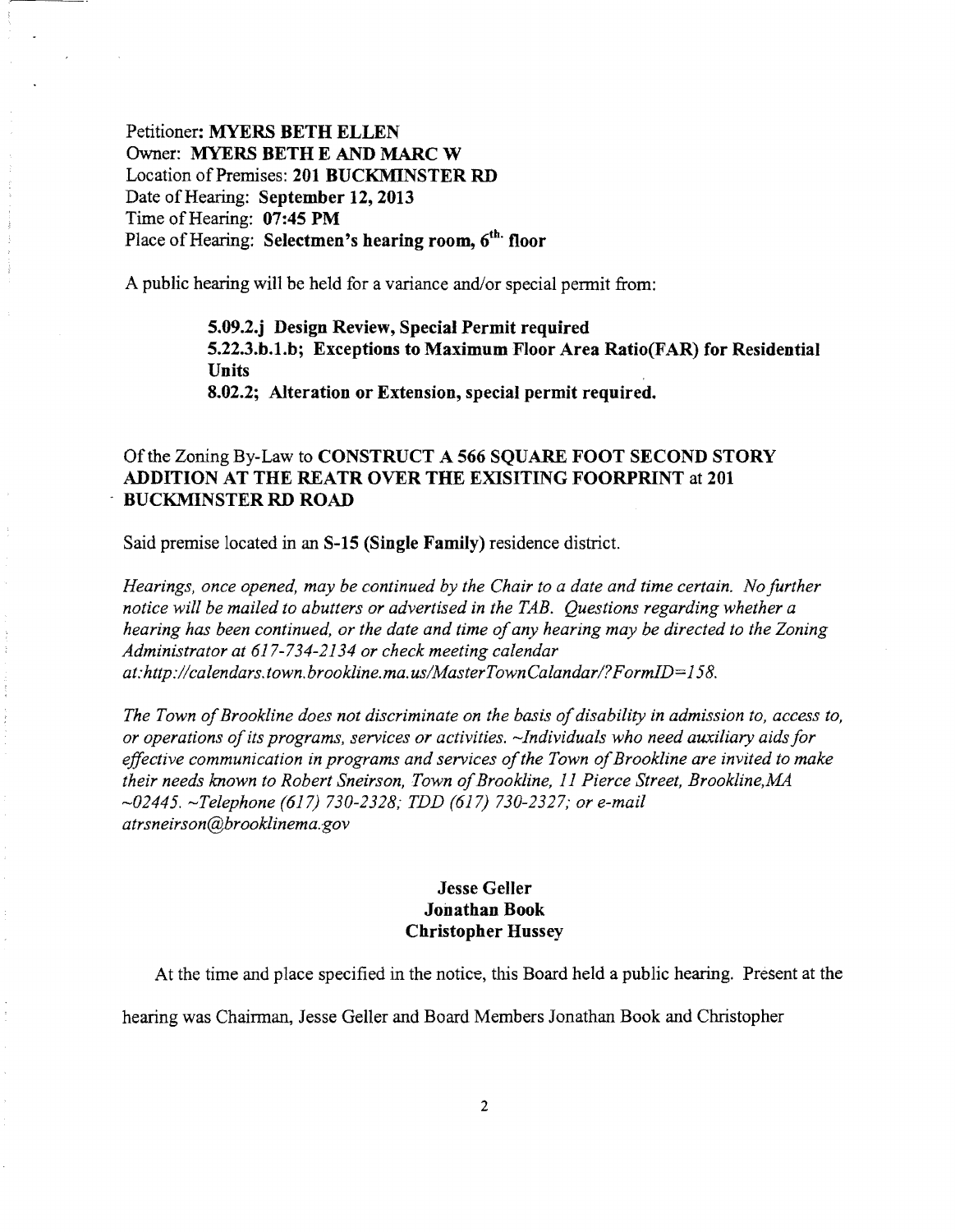Hussey. Arthur Choo, architect for the petitoner, Business address 1 Billings Road, Quincy, MA presented the case for the petitioners.

Mr. Choo said 201 Buckminster Road is a two-story single-family Colonial style dwelling that was built in 1917. The neighborhood is comprised of primarily single-family dwellings that are similar in overall bulk. He said his clients, Beth and Marc Myers, are proposing to construct a 566 square foot second story addition. The addition will be above an existing first story area, and will not expand the footprint of the dwelling. The addition will allow the applicant to create a master bedroom, a study, and a master bathroom. The design of the addition is attractive and will match existing materials to make the addition appear to be a part of the original dwelling. The roof of the addition will have a low pitch that will connect to the steeper pitched roofline. The windows on the rear side of the addition will match the windows beneath on the first floor.

The Chairman then asked if anyone in attendance wished to speak in support ofor in opposition to the petitioner's proposal. No one asked to be heard.

Lara Curtis Hayes, Planner, delivered the findings of the Planning Board.

Section 5.09.2.j – Design Review: All exterior additions that require a special permit under *Section* 5.22 *(Exceptions to Maximum Floor Area Ratio)* also require a special permit for design review. A community and environmental impact and design statement has been submitted, and the most applicable standards are reviewed below:

• *Preservation of Trees and Landscape* – The proposal does not include the removal of any trees or landscaping, as it will be entirely above the existing footprint.

3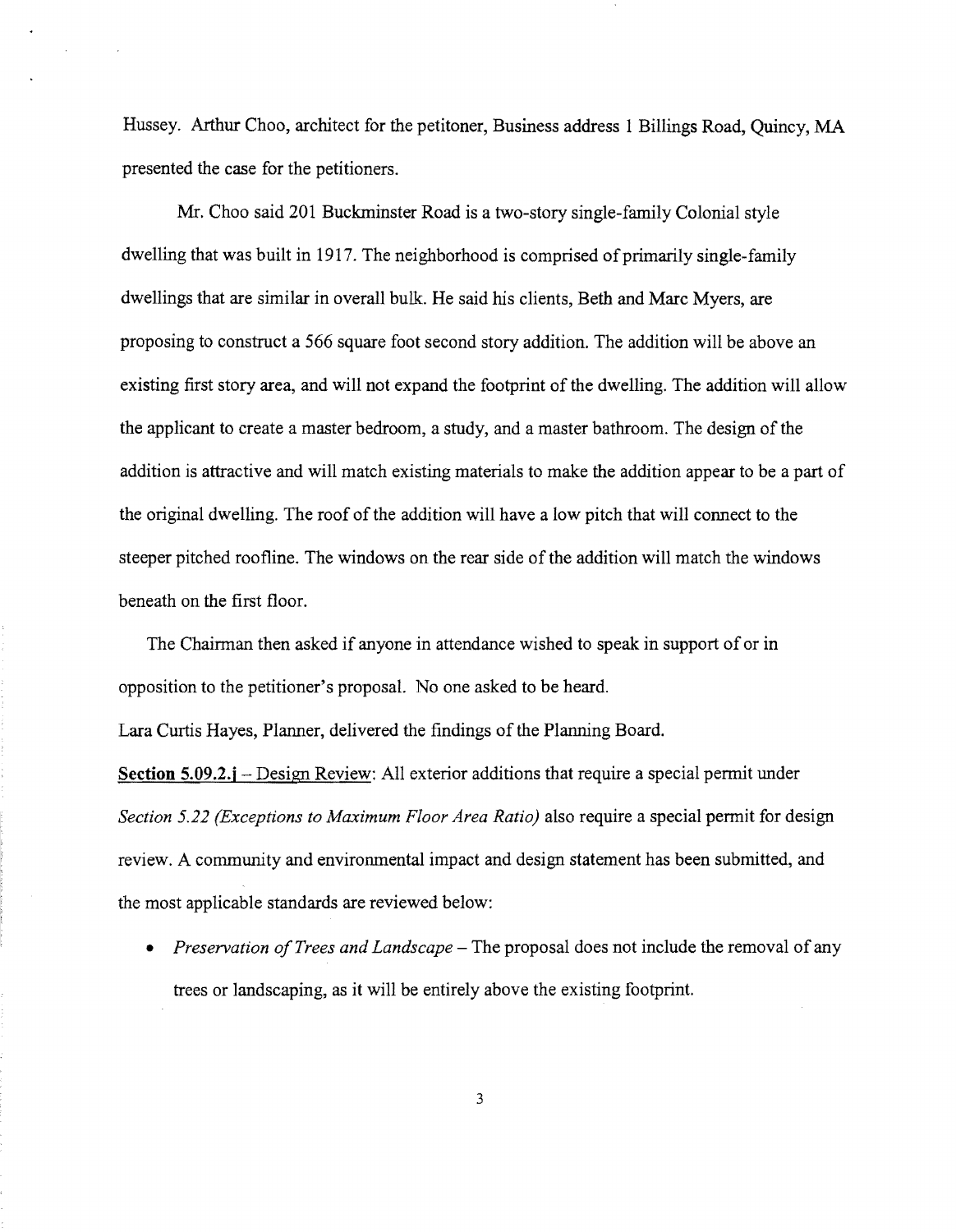- *Relation of Buildings to Environment* The addition is located to the rear of the building, and will retain the look of the existing dwelling, therefore it is not anticipated that the addition will negatively impact the existing environment.
- *Relation of Buildings to the Form of the Streetscape and Neighborhood* The proposed addition will not impact the streetscape as it is located to the rear side of the dwelling. The proposed roofline will not be very visible from the street. It is not anticipated that the addition will have a negative impact on the neighborhood.

### Section 5.22.3.b.1.b – Exceptions to Maximum Floor Area Ratio for Residential Units

| <b>Floor Area</b>       | <b>Required</b> | <b>Existing</b> | Proposed | Finding  |
|-------------------------|-----------------|-----------------|----------|----------|
| <b>Floor Area Ratio</b> | .25             | .251            | .27      | Special  |
| $(\%$ of allowed)       | 100%            | 100%            | 108%     | Permit*/ |
| Floor Area (s.f.)       | 5,000           | 5,003           | 5,569    | Variance |

\*Under *Section 5.22.3.b.l.b,* the Board of Appeals may grant by special permit an increase in

floor area for an exterior addition up to 20 percent above the permitted gross floor area.

#### Section 8.02.2 - Alteration or Extension

A special permit is required to alter or extend a non-conforming condition.

Ms. Hayes said the Planning Board is supportive of the proposed addition. The addition does not increase the footprint of the building, is attractively designed and complementary to the style of the structure. The neighborhood is not expected to be negatively impacted as a result of this addition. The Board supports granting the applicant a special permit under Section 5.22.3.b.l.b, to increase the total floor area to 108% of the allowed FAR.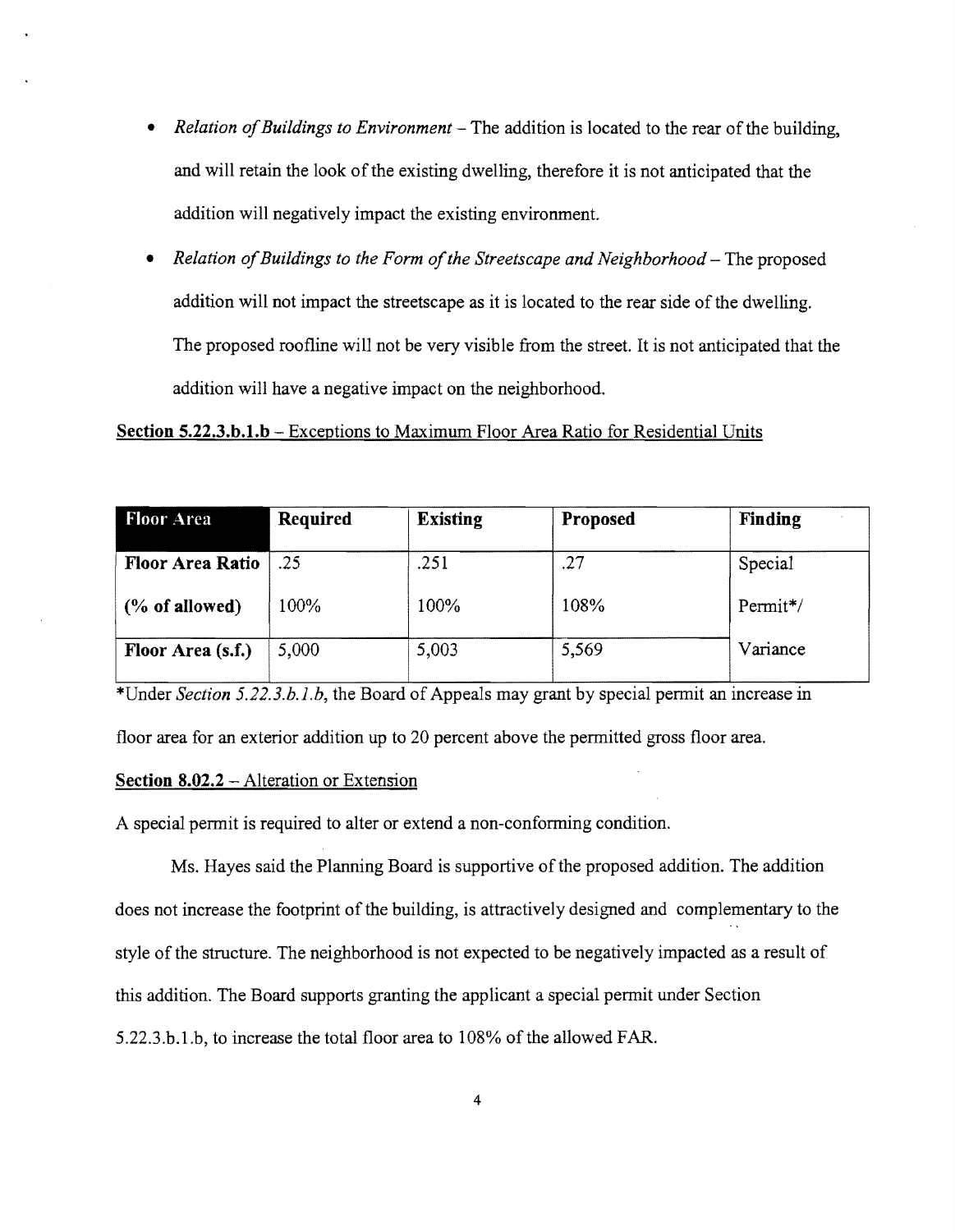**Therefore, the Planning Board recommends approval of the site plan by J.F. Hennessy, dated 5/31113, and the floor plans and elevations prepared by Choo & Company, Inc., revised and dated 4/18/13, subject to the following conditions:** 

- 1. Prior to the issuance of a building permit, the applicant shall submit a final site plan, floor plans, and elevations, subject to the review and approval of the Assistant Director of Regulatory Planning.
- **2.** Prior to the issuance of a building permit, the applicant shall submit to the Building Commissioner for review and approval for conformance to the Board of Appeals decision: 1) a final site plan stamped and signed by a registered engineer or land surveyor; 2) final building elevations stamped and signed by a registered architect; and 3) evidence that the Board of Appeals decision has been recorded at the Registry of Deeds.

The Chairman then called upon Michael Yanovitch, Chief Building Inspector, to deliver the comments of the Building Department. Mr. Yanovitch stated that the Building Department has no objections to the request for relief. Mr. Yanovich said the additions are well designed and the relief can be granted by special pennit. Mr. Yanovich concluded by saying if the Board grants relief the Building Department will ensure compliance with the Building Code.

The Board, having deliberated on this matter and having considered the foregoing testimony, concludes that it is desirable to grant Special Pennits and that the petitioner has satisfied the requirements necessary for relief under **Sections 5.09.2.j, 5.22.3.b.1.b, 8.02.2, and 9.05** ofthe Zoning By-Law and made the following specific findings pursuant to **Section 9.05** ofthe Zoning By-Law:

a. The specific site is an appropriate location for such a use, structure, or condition.